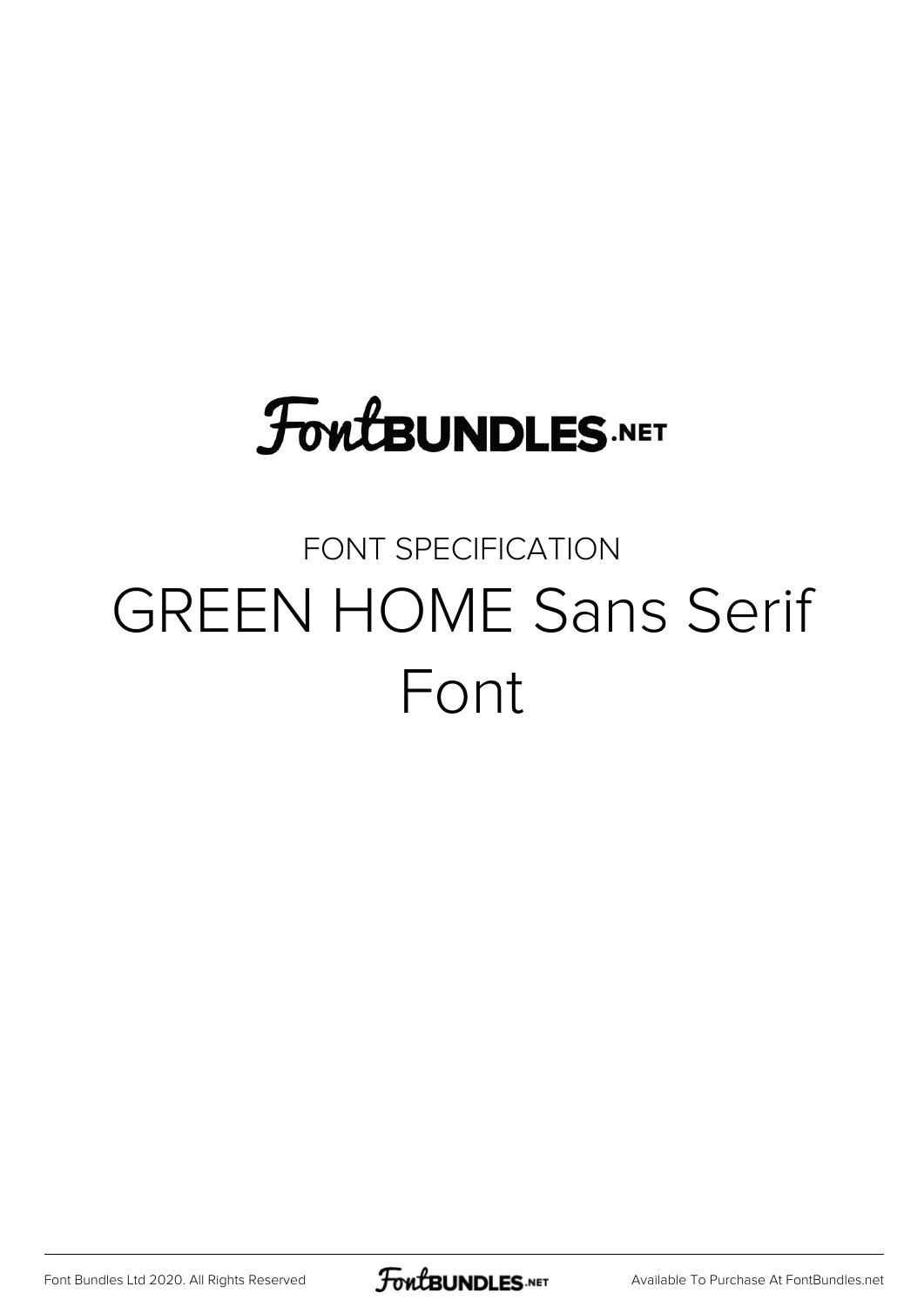#### **GREEN HOME - Regular**

**Uppercase Characters** 

### ABCDEFGHIJKLMNOPORSTUVWXYZ

Lowercase Characters

#### ABCDEFGHIJKLMNOPORSTUVWXYZ

**Numbers** 

## $0173456789$

**Punctuation and Symbols** 



All Other Glyphs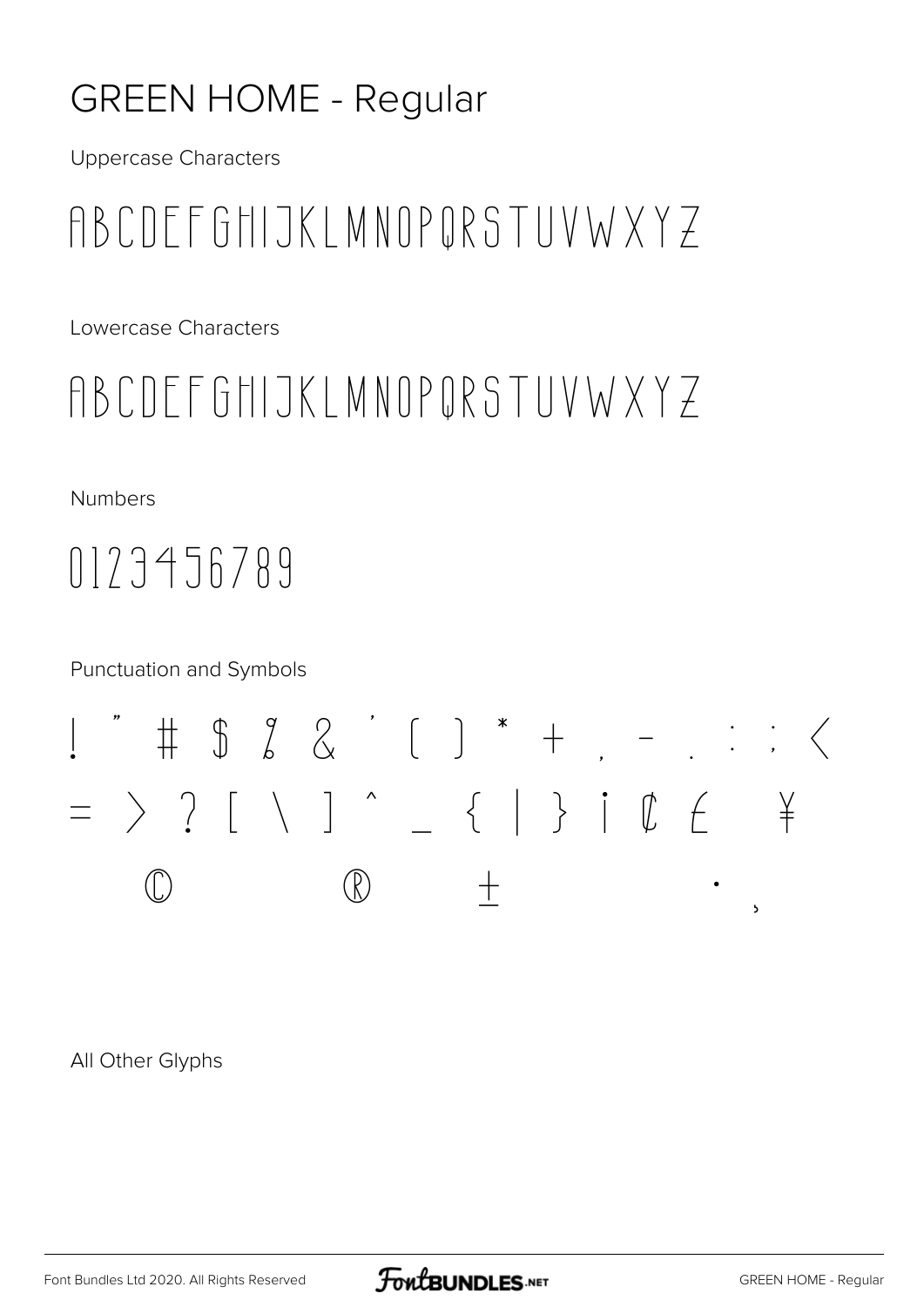